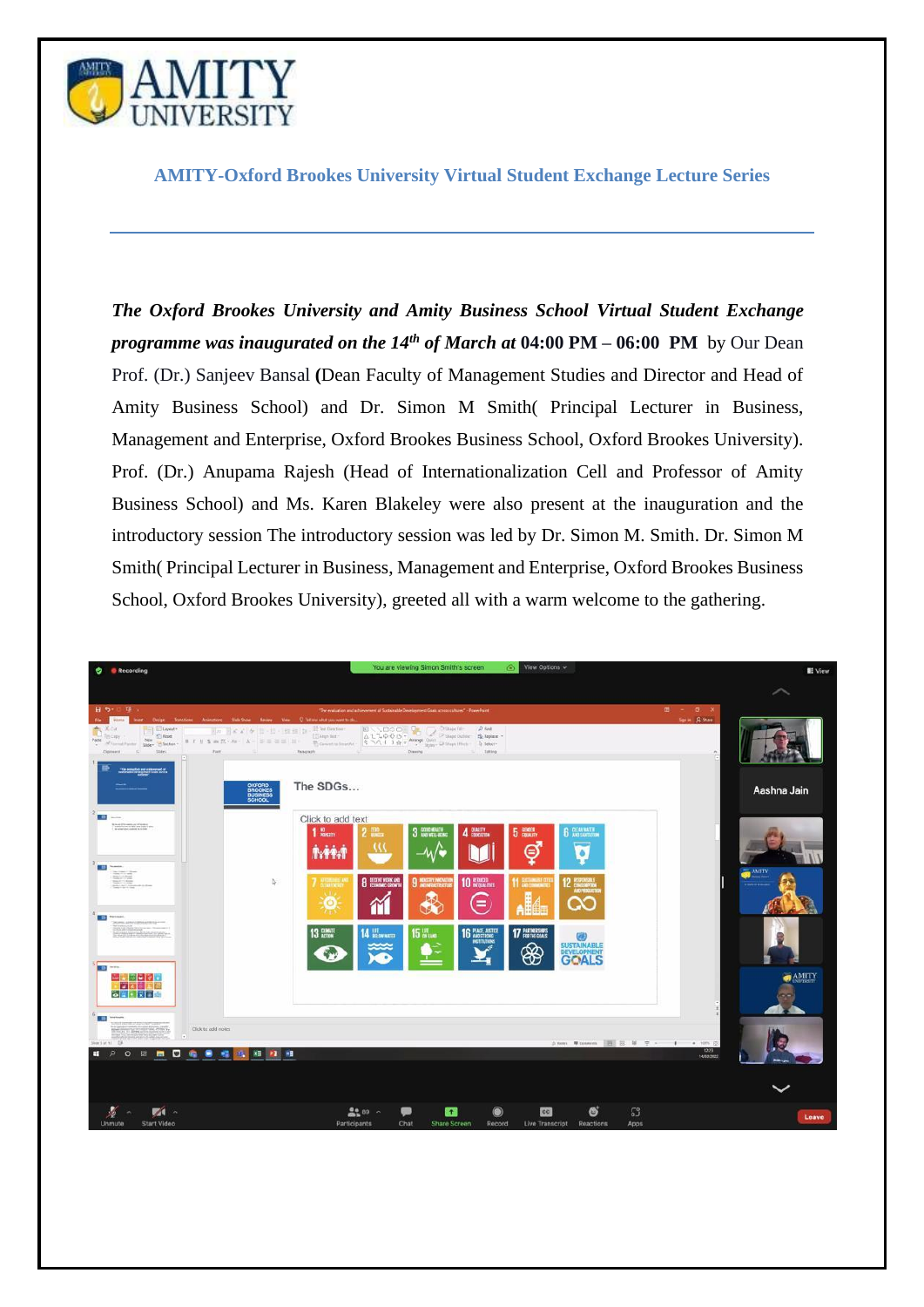Dr. Smith provided an insight into the virtual journey the two institutions are about to embark on in the coming three weeks. He also brought forward the various aims and objectives of the virtual exchange program, what will the various outcomes of the exchange, and how the program will further the cause of understanding and learning among the students of the two nations.

Talking about the modus operandi of the entire lecture series, Dr. Smith ensured the gathering about the interactivity of the entire event. He particularly emphasized the dynamic nature of the forthcoming lectures and what is expected out of the attending students. He urged the gathering to think of lectures as the actual syllabus and content that can be thoroughly studied and researched. Moreover, Dr. Smith encouraged the students to consider the coming lectures as a part of the modules being taught in their respective institutions.

Prof. (Dr.) Anupama Rajesh (Head of Internationalization Cell and Professor of Amity Business School) and Ms. Karen Blakeley were also present at the inauguration and the introductory session. Dr. Anupama and Dr. Simon had a very illuminating discussion regarding the entire event. The coordinators were very enthusiastic about the coming three weeks.

The inauguration ceremony was attended by many students from both the Business Schools and the faculty. More than 100 students from Amity Business School and 25 students from Oxford Brookes Business School were in the gathering. The coordinator for the first session was Dr. Simon M. Smith.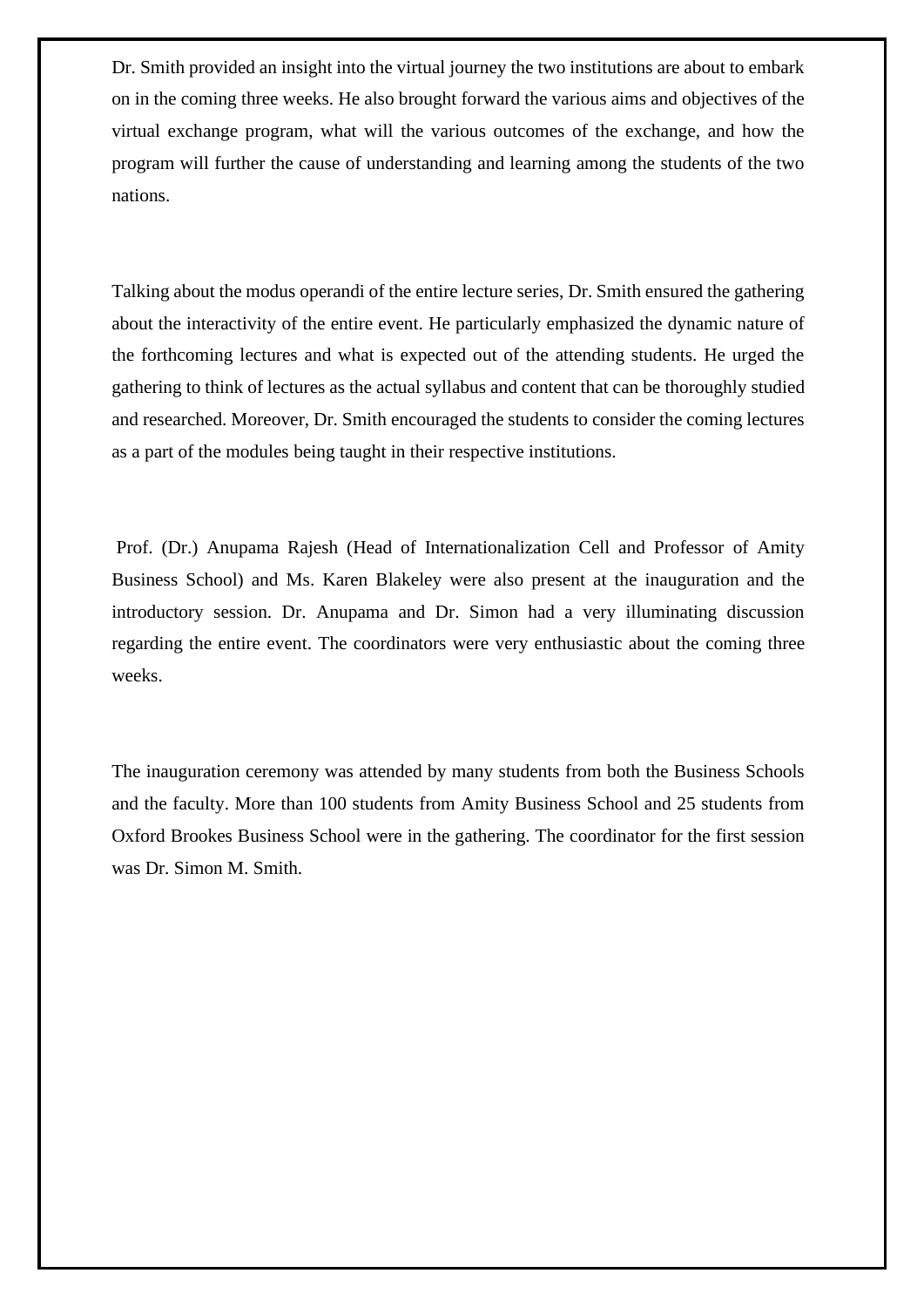